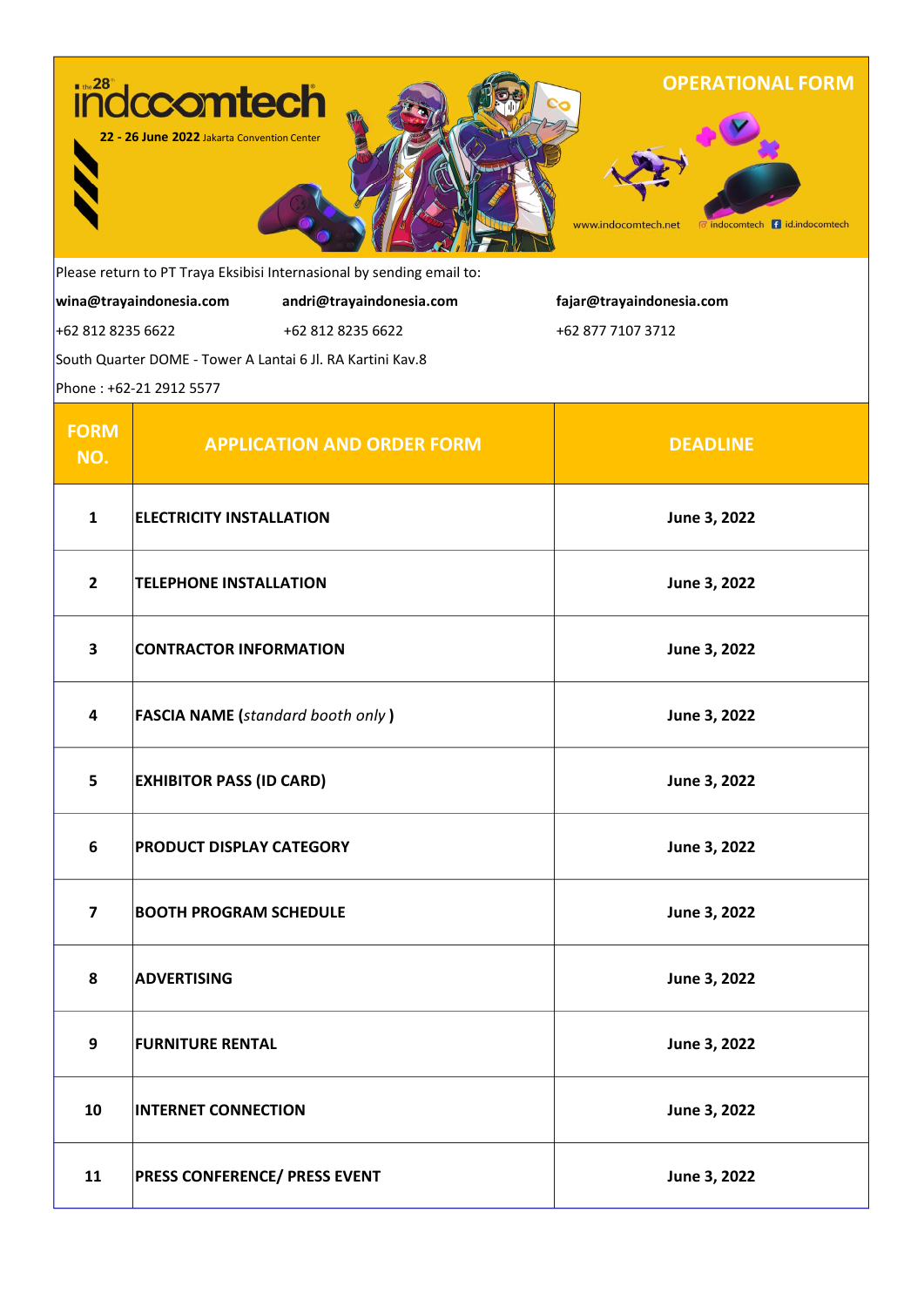| <b>FORM 1</b>                                                                                                                                                                                                                      | <b>ELECTRICITY INSTALLATION</b>                                                                                         | $\blacksquare$ the $28^{\circ}$<br><b>idccontech</b><br>22 - 26 June 2022 Jakarta Convention Center |                          |  |
|------------------------------------------------------------------------------------------------------------------------------------------------------------------------------------------------------------------------------------|-------------------------------------------------------------------------------------------------------------------------|-----------------------------------------------------------------------------------------------------|--------------------------|--|
| wina@trayaindonesia.com                                                                                                                                                                                                            | Please return to PT Traya Eksibisi Internasional by sending email to:<br>andri@trayaindonesia.com                       | fajar@trayaindonesia.com                                                                            | Deadline For Submission: |  |
| +62 811 8829 884                                                                                                                                                                                                                   | +62 812 8235 6622<br>South Quarter DOME - Tower A Lantai 6 Jl. RA Kartini Kav.8                                         | +62 877 7107 3712                                                                                   | June 3, 2022             |  |
| Phone: +62-21 2912 5577                                                                                                                                                                                                            |                                                                                                                         | <b>COMPANY CONTACT INFORMATION</b>                                                                  |                          |  |
|                                                                                                                                                                                                                                    |                                                                                                                         |                                                                                                     |                          |  |
| Company Name<br>Address                                                                                                                                                                                                            |                                                                                                                         |                                                                                                     |                          |  |
|                                                                                                                                                                                                                                    |                                                                                                                         |                                                                                                     |                          |  |
| Contact Person                                                                                                                                                                                                                     |                                                                                                                         |                                                                                                     |                          |  |
| Telephone                                                                                                                                                                                                                          |                                                                                                                         |                                                                                                     |                          |  |
| Fax                                                                                                                                                                                                                                |                                                                                                                         |                                                                                                     |                          |  |
| Email                                                                                                                                                                                                                              |                                                                                                                         |                                                                                                     |                          |  |
| Mobile Phone                                                                                                                                                                                                                       |                                                                                                                         |                                                                                                     |                          |  |
|                                                                                                                                                                                                                                    |                                                                                                                         |                                                                                                     |                          |  |
|                                                                                                                                                                                                                                    | HALL:                                                                                                                   |                                                                                                     | <b>BOOTH NUMBER:</b>     |  |
|                                                                                                                                                                                                                                    |                                                                                                                         |                                                                                                     |                          |  |
| <b>ELECTRICTY</b>                                                                                                                                                                                                                  | <b>PRICE (IDR)</b>                                                                                                      | <b>QUANTITY</b>                                                                                     | <b>SUB TOTAL (IDR)</b>   |  |
| 2A / 1 ph / 440 Watt                                                                                                                                                                                                               | 800.000                                                                                                                 |                                                                                                     |                          |  |
| 4A / 1 ph / 880 Watt                                                                                                                                                                                                               | 1.600.000                                                                                                               |                                                                                                     |                          |  |
| 6A / 1 ph / 1,320 Watt                                                                                                                                                                                                             | 2.400.000                                                                                                               |                                                                                                     |                          |  |
| 10A / 1 ph / 2,200 Watt                                                                                                                                                                                                            | 4.000.000                                                                                                               |                                                                                                     |                          |  |
| 16A / 1 ph / 3,520 Watt                                                                                                                                                                                                            | 6.400.000                                                                                                               |                                                                                                     |                          |  |
| 32A / 1 ph / 7,040 Watt                                                                                                                                                                                                            | 12.800.000                                                                                                              |                                                                                                     |                          |  |
| 16A / 3 ph / 10,560 Watt                                                                                                                                                                                                           | 19.200.000                                                                                                              |                                                                                                     |                          |  |
| 32A / 3 ph / 21,120 Watt                                                                                                                                                                                                           | 38.400.000                                                                                                              |                                                                                                     |                          |  |
| 60A / 3 ph / 39,600 Watt                                                                                                                                                                                                           | 72.000.000                                                                                                              |                                                                                                     |                          |  |
|                                                                                                                                                                                                                                    |                                                                                                                         |                                                                                                     |                          |  |
| <b>INSTALLATION FEE</b>                                                                                                                                                                                                            | <b>PRICE (IDR)</b>                                                                                                      | <b>QUANTITY</b>                                                                                     | <b>SUB TOTAL (IDR)</b>   |  |
| Installation                                                                                                                                                                                                                       | 250.000                                                                                                                 | $\mathbf{1}$                                                                                        |                          |  |
|                                                                                                                                                                                                                                    |                                                                                                                         | <b>TOTAL (IDR)</b>                                                                                  |                          |  |
| <b>TERMS &amp; CONDITIONS</b><br>1. Installation fee will be charged for every additional electricity.<br>2. The electricity will be operate from 09.00 until 22.00 during showdays.<br>3. On-site request will be double charged. |                                                                                                                         |                                                                                                     |                          |  |
| 4. all price subjected 11% VAT.<br>5. 24 hours electricity request will be double charged.                                                                                                                                         |                                                                                                                         |                                                                                                     |                          |  |
|                                                                                                                                                                                                                                    | 6. Any On-site payment under IDR 25.000.000,- shall be paid directly or within the dates of set up to dismantle period. |                                                                                                     |                          |  |
| 7. Payment under IDR 25.000.000 shall be paid in cash (on site)                                                                                                                                                                    |                                                                                                                         |                                                                                                     |                          |  |
| <b>ORGANIZER</b>                                                                                                                                                                                                                   |                                                                                                                         |                                                                                                     | <b>EXHIBITOR</b>         |  |
| Name, company stamp<br>PT. TRAYA PAMERAN INTERNASIONAL                                                                                                                                                                             |                                                                                                                         |                                                                                                     | Name, company stamp      |  |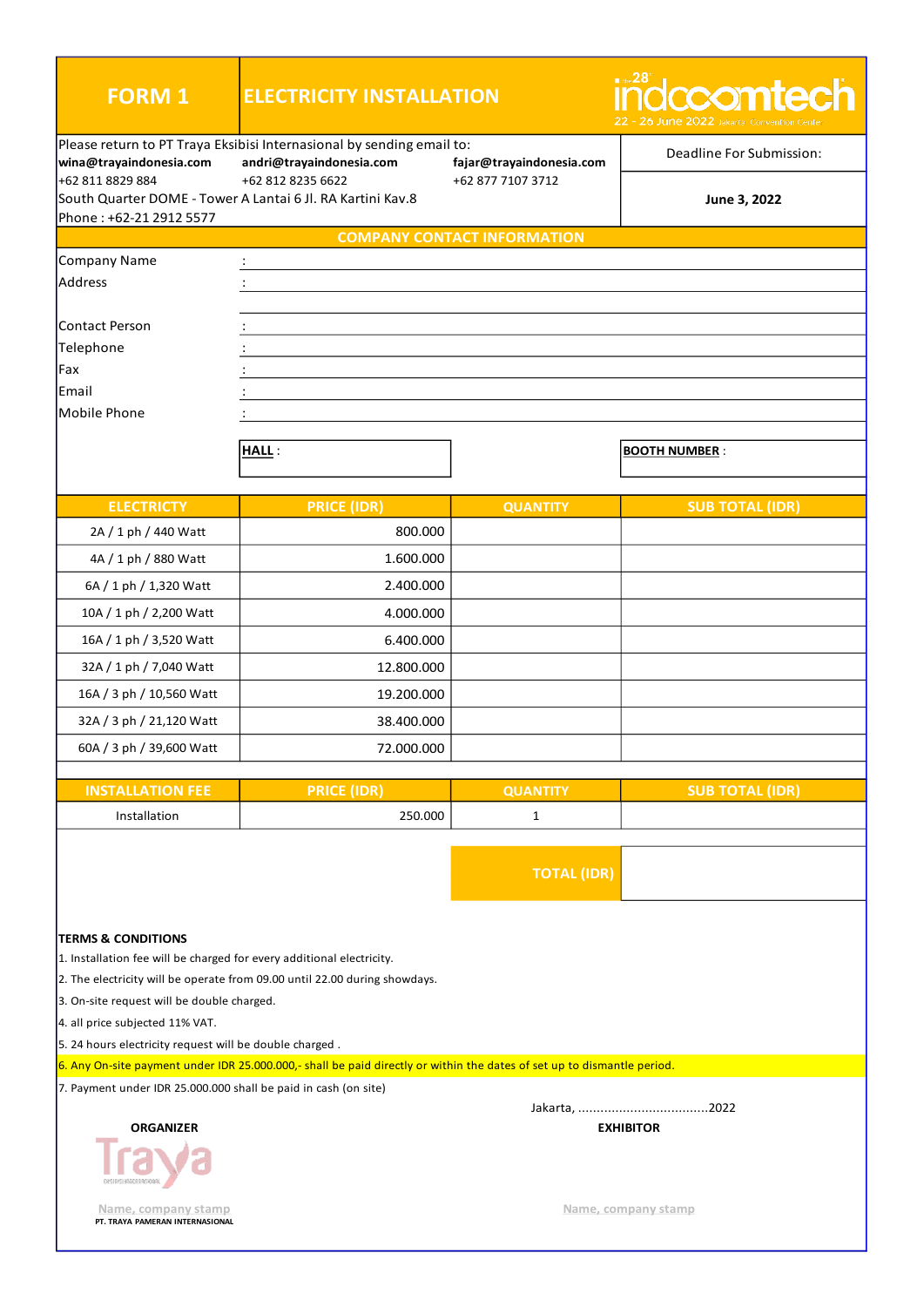| <b>FORM 2</b>                                                 | <b>TELEPHONE</b>                                                                                                        |                                               | $\blacksquare$ the $28^\circ$<br><u>idccomtech</u> |
|---------------------------------------------------------------|-------------------------------------------------------------------------------------------------------------------------|-----------------------------------------------|----------------------------------------------------|
|                                                               | <b>INSTALLATION</b>                                                                                                     |                                               | 22 - 26 June 2022 Jakarta Convention Cente         |
|                                                               | Please return to PT Traya Eksibisi Internasional by sending email to:                                                   |                                               | Deadline For Submission:                           |
| wina@trayaindonesia.com<br>+62 811 8829 884                   | andri@trayaindonesia.com<br>+62 812 8235 6622                                                                           | fajar@trayaindonesia.com<br>+62 877 7107 3712 |                                                    |
| South Quarter DOME - Tower A Lantai 6 Jl. RA Kartini Kav.8    |                                                                                                                         |                                               | June 3, 2022                                       |
| Phone: +62-21 2912 5577                                       |                                                                                                                         |                                               |                                                    |
|                                                               |                                                                                                                         | <b>COMPANY CONTACT INFORMATION</b>            |                                                    |
| Company Name                                                  |                                                                                                                         |                                               |                                                    |
| Address                                                       |                                                                                                                         |                                               |                                                    |
|                                                               |                                                                                                                         |                                               |                                                    |
| Contact Person                                                |                                                                                                                         |                                               |                                                    |
| Telephone                                                     |                                                                                                                         |                                               |                                                    |
| Fax                                                           |                                                                                                                         |                                               |                                                    |
| Email                                                         |                                                                                                                         |                                               |                                                    |
| Mobile Phone                                                  |                                                                                                                         |                                               |                                                    |
|                                                               | <b>HALL:</b>                                                                                                            |                                               | <b>BOOTH NUMBER:</b>                               |
|                                                               |                                                                                                                         |                                               |                                                    |
|                                                               |                                                                                                                         |                                               |                                                    |
|                                                               |                                                                                                                         |                                               |                                                    |
|                                                               |                                                                                                                         |                                               |                                                    |
|                                                               |                                                                                                                         |                                               |                                                    |
| <b>HOTLINE</b>                                                | <b>PRICE/ UNIT</b>                                                                                                      | <b>QUANTITY</b>                               | <b>SUB TOTAL</b>                                   |
| Service coverage: local, national,                            |                                                                                                                         |                                               |                                                    |
| mobile phone, credit or debit                                 | Rp4.000.000                                                                                                             |                                               |                                                    |
| card authorization/ purchasing                                |                                                                                                                         |                                               |                                                    |
|                                                               |                                                                                                                         |                                               |                                                    |
| <b>HOTLINE FUNCTION</b>                                       | EDC                                                                                                                     | <b>TELEPHONE</b>                              |                                                    |
|                                                               |                                                                                                                         |                                               |                                                    |
|                                                               |                                                                                                                         |                                               |                                                    |
|                                                               |                                                                                                                         | <b>TOTAL (IDR)</b>                            |                                                    |
|                                                               |                                                                                                                         |                                               |                                                    |
|                                                               |                                                                                                                         |                                               |                                                    |
|                                                               |                                                                                                                         |                                               |                                                    |
| <b>TERMS &amp; CONDITIONS</b>                                 |                                                                                                                         |                                               |                                                    |
|                                                               | 1. The hotline will be operate from 09.00 until 22.00 WIB during showdays.                                              |                                               |                                                    |
| 2. The organizer do not accept on site request                |                                                                                                                         |                                               |                                                    |
| 3. All price includes 11% VAT.                                |                                                                                                                         |                                               |                                                    |
|                                                               | 4. Any On-site payment under IDR 25.000.000,- shall be paid directly or within the dates of set up to dismantle period. |                                               |                                                    |
|                                                               |                                                                                                                         |                                               |                                                    |
|                                                               |                                                                                                                         |                                               |                                                    |
|                                                               |                                                                                                                         |                                               |                                                    |
| <b>ORGANIZER</b>                                              |                                                                                                                         | <b>EXHIBITOR</b>                              |                                                    |
|                                                               |                                                                                                                         |                                               |                                                    |
|                                                               |                                                                                                                         |                                               |                                                    |
|                                                               |                                                                                                                         |                                               |                                                    |
| <u>Name, company stamp</u><br>PT. TRAYA PAMERAN INTERNASIONAL |                                                                                                                         | Name, company stamp                           |                                                    |
|                                                               |                                                                                                                         |                                               |                                                    |
|                                                               |                                                                                                                         |                                               |                                                    |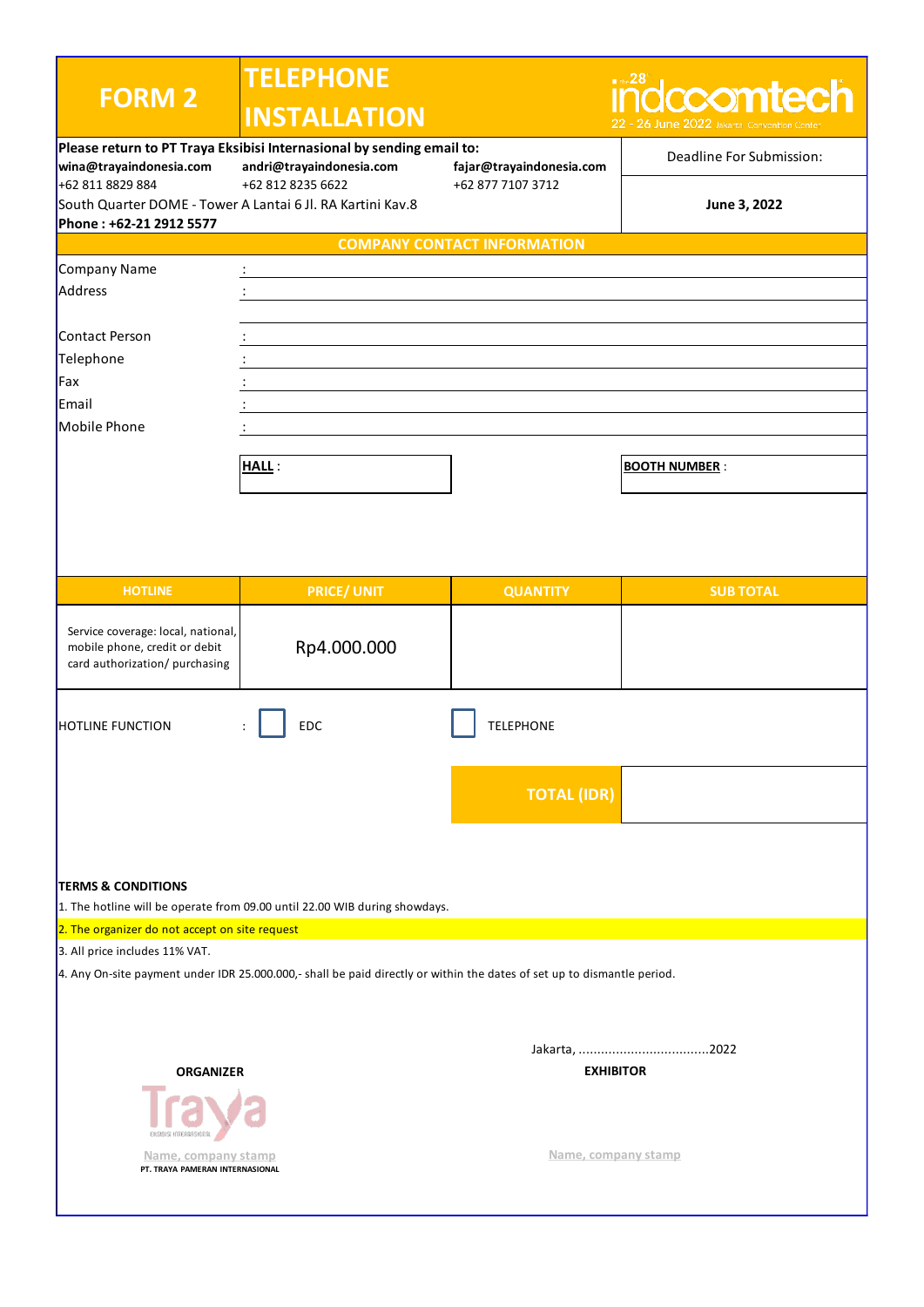| <b>FORM 3</b>                                                                                                                                                                                                                                                                                                                                                                                                                                                      | <b>CONTRACTOR</b><br><b>INFORMATION</b>                                             |                                     | $\blacksquare$ the $28^\circ$<br>ndccomtech                                                                          |  |
|--------------------------------------------------------------------------------------------------------------------------------------------------------------------------------------------------------------------------------------------------------------------------------------------------------------------------------------------------------------------------------------------------------------------------------------------------------------------|-------------------------------------------------------------------------------------|-------------------------------------|----------------------------------------------------------------------------------------------------------------------|--|
|                                                                                                                                                                                                                                                                                                                                                                                                                                                                    | Please return to PT Traya Eksibisi Internasional by sending email to:               |                                     | 22 - 26 June 2022 Jakarta Convention Center                                                                          |  |
| wina@trayaindonesia.com                                                                                                                                                                                                                                                                                                                                                                                                                                            | andri@trayaindonesia.com                                                            | fajar@trayaindonesia.com            | Deadline For Submission:                                                                                             |  |
| +62 811 8829 884                                                                                                                                                                                                                                                                                                                                                                                                                                                   | +62 812 8235 6622                                                                   | +62 877 7107 3712                   |                                                                                                                      |  |
| South Quarter DOME - Tower A Lantai 6 Jl. RA Kartini Kav.8<br>Phone: +62-21 2912 5577                                                                                                                                                                                                                                                                                                                                                                              |                                                                                     |                                     | June 3, 2022                                                                                                         |  |
|                                                                                                                                                                                                                                                                                                                                                                                                                                                                    |                                                                                     | <b>COMPANY CONTACT INFORMATION</b>  |                                                                                                                      |  |
| Company Name                                                                                                                                                                                                                                                                                                                                                                                                                                                       |                                                                                     |                                     |                                                                                                                      |  |
| Address                                                                                                                                                                                                                                                                                                                                                                                                                                                            |                                                                                     |                                     |                                                                                                                      |  |
|                                                                                                                                                                                                                                                                                                                                                                                                                                                                    |                                                                                     |                                     |                                                                                                                      |  |
| Contact Person                                                                                                                                                                                                                                                                                                                                                                                                                                                     |                                                                                     |                                     |                                                                                                                      |  |
| Telephone                                                                                                                                                                                                                                                                                                                                                                                                                                                          |                                                                                     |                                     |                                                                                                                      |  |
| Fax                                                                                                                                                                                                                                                                                                                                                                                                                                                                |                                                                                     |                                     |                                                                                                                      |  |
| Email                                                                                                                                                                                                                                                                                                                                                                                                                                                              |                                                                                     |                                     |                                                                                                                      |  |
| Mobile Phone                                                                                                                                                                                                                                                                                                                                                                                                                                                       |                                                                                     |                                     |                                                                                                                      |  |
|                                                                                                                                                                                                                                                                                                                                                                                                                                                                    |                                                                                     |                                     |                                                                                                                      |  |
|                                                                                                                                                                                                                                                                                                                                                                                                                                                                    | <b>HALL:</b>                                                                        |                                     | <b>BOOTH NUMBER:</b>                                                                                                 |  |
|                                                                                                                                                                                                                                                                                                                                                                                                                                                                    |                                                                                     |                                     |                                                                                                                      |  |
|                                                                                                                                                                                                                                                                                                                                                                                                                                                                    |                                                                                     |                                     | I (as the exhibitor) hereby inform you the details of contractor that will be responsible for my booth Construction: |  |
|                                                                                                                                                                                                                                                                                                                                                                                                                                                                    |                                                                                     | <b>BOOTH CONTRACTOR INFORMATION</b> |                                                                                                                      |  |
| Company Name                                                                                                                                                                                                                                                                                                                                                                                                                                                       |                                                                                     |                                     |                                                                                                                      |  |
| Address                                                                                                                                                                                                                                                                                                                                                                                                                                                            |                                                                                     |                                     |                                                                                                                      |  |
|                                                                                                                                                                                                                                                                                                                                                                                                                                                                    |                                                                                     |                                     |                                                                                                                      |  |
| Contact Person                                                                                                                                                                                                                                                                                                                                                                                                                                                     |                                                                                     |                                     |                                                                                                                      |  |
| Telephone                                                                                                                                                                                                                                                                                                                                                                                                                                                          |                                                                                     |                                     |                                                                                                                      |  |
| Fax                                                                                                                                                                                                                                                                                                                                                                                                                                                                |                                                                                     |                                     |                                                                                                                      |  |
| Email                                                                                                                                                                                                                                                                                                                                                                                                                                                              |                                                                                     |                                     |                                                                                                                      |  |
| Mobile Phone                                                                                                                                                                                                                                                                                                                                                                                                                                                       |                                                                                     |                                     |                                                                                                                      |  |
| We (as the exhibitor) assure that:<br>1. We shall be responsible for any damage of the exhibition venue caused by our booth contruction, displayed products/material, or<br>casualties/injures that reflects on our negligence on safety and security<br>2. We shall pay 50% from the total value on application form (Form A) if our design & construction breaks the rule and regulation written on<br>the exhibition manual book<br><b>Term &amp; Condition</b> |                                                                                     |                                     |                                                                                                                      |  |
|                                                                                                                                                                                                                                                                                                                                                                                                                                                                    | 1. For special design booth has to submit booth design no later than June 1st, 2022 |                                     |                                                                                                                      |  |
| 2. During the set up & dismantle, every contractors crew should wear their company uniform                                                                                                                                                                                                                                                                                                                                                                         |                                                                                     |                                     |                                                                                                                      |  |
|                                                                                                                                                                                                                                                                                                                                                                                                                                                                    |                                                                                     |                                     |                                                                                                                      |  |
| <b>ORGANIZER</b>                                                                                                                                                                                                                                                                                                                                                                                                                                                   |                                                                                     |                                     | <b>EXHIBITOR</b>                                                                                                     |  |
|                                                                                                                                                                                                                                                                                                                                                                                                                                                                    |                                                                                     |                                     |                                                                                                                      |  |
| <u>Name, company stamp</u><br>PT. TRAYA PAMERAN INTERNASIONAL                                                                                                                                                                                                                                                                                                                                                                                                      |                                                                                     |                                     | Name, company stamp                                                                                                  |  |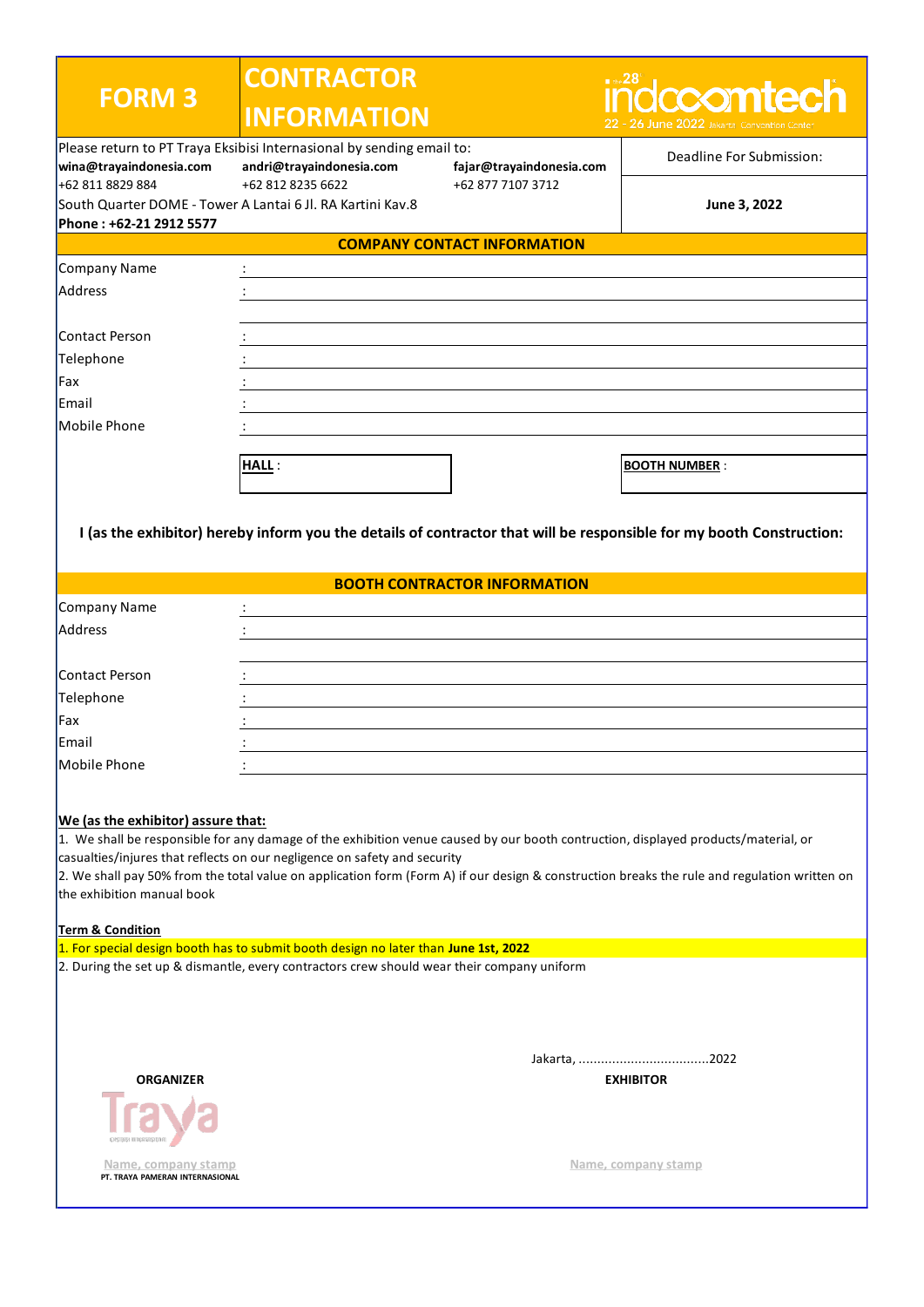| <b>FORM 4</b>                                          | <b>FASCIA NAME</b><br>(STANDARD BOOTH ONLY)                                                                                |                                    | ∎ ⊕∘28<br>dccomtech      |
|--------------------------------------------------------|----------------------------------------------------------------------------------------------------------------------------|------------------------------------|--------------------------|
| wina@trayaindonesia.com                                | Please return to PT Traya Eksibisi Internasional by sending email to:<br>andri@trayaindonesia.com                          | fajar@trayaindonesia.com           | Deadline For Submission: |
| +62 811 8829 884<br>Phone: +62-21 2912 5577            | +62 812 8235 6622<br>South Quarter DOME - Tower A Lantai 6 Jl. RA Kartini Kav.8                                            | +62 877 7107 3712                  | June 3, 2022             |
|                                                        |                                                                                                                            | <b>COMPANY CONTACT INFORMATION</b> |                          |
| Company Name                                           |                                                                                                                            |                                    |                          |
| Address                                                |                                                                                                                            |                                    |                          |
|                                                        |                                                                                                                            |                                    |                          |
| Contact Person                                         |                                                                                                                            |                                    |                          |
| Telephone                                              |                                                                                                                            |                                    |                          |
| Fax                                                    |                                                                                                                            |                                    |                          |
| <b>IEmail</b>                                          |                                                                                                                            |                                    |                          |
| Mobile Phone                                           |                                                                                                                            |                                    |                          |
|                                                        |                                                                                                                            |                                    |                          |
|                                                        | <b>HALL:</b>                                                                                                               |                                    | <b>BOOTH NUMBER:</b>     |
|                                                        |                                                                                                                            |                                    |                          |
|                                                        |                                                                                                                            |                                    |                          |
|                                                        |                                                                                                                            | <b>FASCIA NAME/ COMPANY NAME</b>   |                          |
|                                                        |                                                                                                                            | For standard schell scheme only    |                          |
|                                                        | Please display the name of your Company in block letters<br>Maximum chararcters on the fascia are 26 (twenty six) letters. |                                    |                          |
| <b>STANDARD BOOTH FACILITY:</b>                        |                                                                                                                            |                                    |                          |
| 1. Structure / paneling wall                           |                                                                                                                            | Company Name                       |                          |
|                                                        |                                                                                                                            |                                    |                          |
| 2. Fascia name (Company Name)                          |                                                                                                                            |                                    |                          |
| 3. Carpet                                              |                                                                                                                            |                                    |                          |
| 4. Two (2) ampere / 440 watt Electricity               |                                                                                                                            |                                    |                          |
| 5. Standard Lighting                                   |                                                                                                                            |                                    |                          |
| 6. One (1) unit Reception Desk                         |                                                                                                                            |                                    |                          |
| 7. Two (2) unit Foldable Chairs                        |                                                                                                                            |                                    |                          |
|                                                        |                                                                                                                            |                                    |                          |
| <b>ORGANIZER</b>                                       |                                                                                                                            |                                    | <b>EXHIBITOR</b>         |
| Name, company stamp<br>PT. TRAYA PAMERAN INTERNASIONAL |                                                                                                                            |                                    | Name, company stamp      |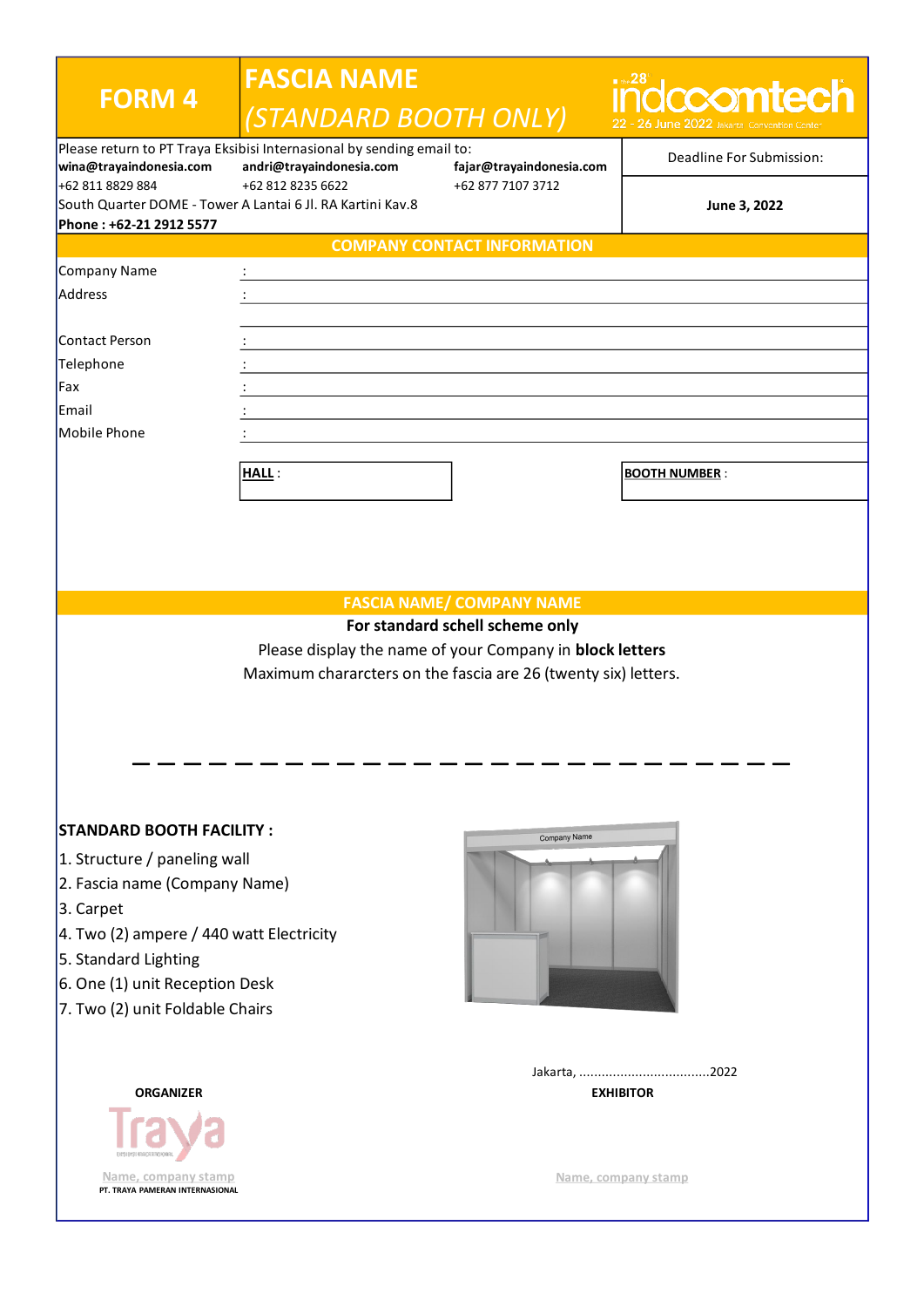| <b>FORM 5</b>                                                                                                                                                 | <b>EXHIBITOR PASS</b><br>(ID CARD)                                              |                                    | $\blacksquare$ the 28<br>dccomtech<br>22 - 26 June 2022 Jakarta Convention                                                         |  |
|---------------------------------------------------------------------------------------------------------------------------------------------------------------|---------------------------------------------------------------------------------|------------------------------------|------------------------------------------------------------------------------------------------------------------------------------|--|
| Please return to PT Traya Eksibisi Internasional by sending email to:<br>wina@trayaindonesia.com<br>andri@trayaindonesia.com                                  |                                                                                 | fajar@trayaindonesia.com           | Deadline For Submission:                                                                                                           |  |
| +62 811 8829 884<br>Phone: +62-21 2912 5577                                                                                                                   | +62 812 8235 6622<br>South Quarter DOME - Tower A Lantai 6 Jl. RA Kartini Kav.8 | +62 877 7107 3712                  | June 3, 2022                                                                                                                       |  |
|                                                                                                                                                               |                                                                                 | <b>COMPANY CONTACT INFORMATION</b> |                                                                                                                                    |  |
| Company Name                                                                                                                                                  |                                                                                 |                                    |                                                                                                                                    |  |
| Address                                                                                                                                                       |                                                                                 |                                    |                                                                                                                                    |  |
|                                                                                                                                                               |                                                                                 |                                    |                                                                                                                                    |  |
| Contact Person                                                                                                                                                |                                                                                 |                                    |                                                                                                                                    |  |
| Telephone                                                                                                                                                     |                                                                                 |                                    |                                                                                                                                    |  |
| Fax                                                                                                                                                           |                                                                                 |                                    |                                                                                                                                    |  |
| Email                                                                                                                                                         |                                                                                 |                                    |                                                                                                                                    |  |
| Mobile Phone                                                                                                                                                  |                                                                                 |                                    |                                                                                                                                    |  |
|                                                                                                                                                               |                                                                                 |                                    |                                                                                                                                    |  |
|                                                                                                                                                               | HALL:                                                                           |                                    | <b>BOOTH NUMBER:</b>                                                                                                               |  |
|                                                                                                                                                               |                                                                                 |                                    |                                                                                                                                    |  |
|                                                                                                                                                               |                                                                                 |                                    |                                                                                                                                    |  |
| 1. FREE exhibitor pass                                                                                                                                        |                                                                                 |                                    |                                                                                                                                    |  |
| will get free exhibitor pass according to booth size<br>For every 10 sqm of space taken = 4 pass<br>Example:<br>$27$ sqm = 11 passes<br>121 sqm = $50$ passes |                                                                                 |                                    | The exhibitor will only be given their free exhibitor passes after the full payment of their booth has been made, every exhibitors |  |
| <b>Additional Exhibitor Pass</b>                                                                                                                              |                                                                                 | <b>QUANTITY</b>                    | <b>PRICE/ UNIT</b>                                                                                                                 |  |
| We would like to order:                                                                                                                                       |                                                                                 |                                    | X IDR 50.000,- / pass                                                                                                              |  |
|                                                                                                                                                               |                                                                                 | <b>TOTAL (IDR)</b>                 |                                                                                                                                    |  |
| <b>TERMS &amp; CONDITIONS</b><br>1. The Organizer will decline any submission after the deadline.<br>2. The price includes 11% VAT.<br>Jakarta, 2022          |                                                                                 |                                    |                                                                                                                                    |  |
| <b>ORGANIZER</b><br>EKSIBISI INTERNASION                                                                                                                      |                                                                                 |                                    | <b>EXHIBITOR</b>                                                                                                                   |  |
| Name, company stamp<br>PT. TRAYA PAMERAN INTERNASIONAL                                                                                                        |                                                                                 |                                    | Name, company stamp                                                                                                                |  |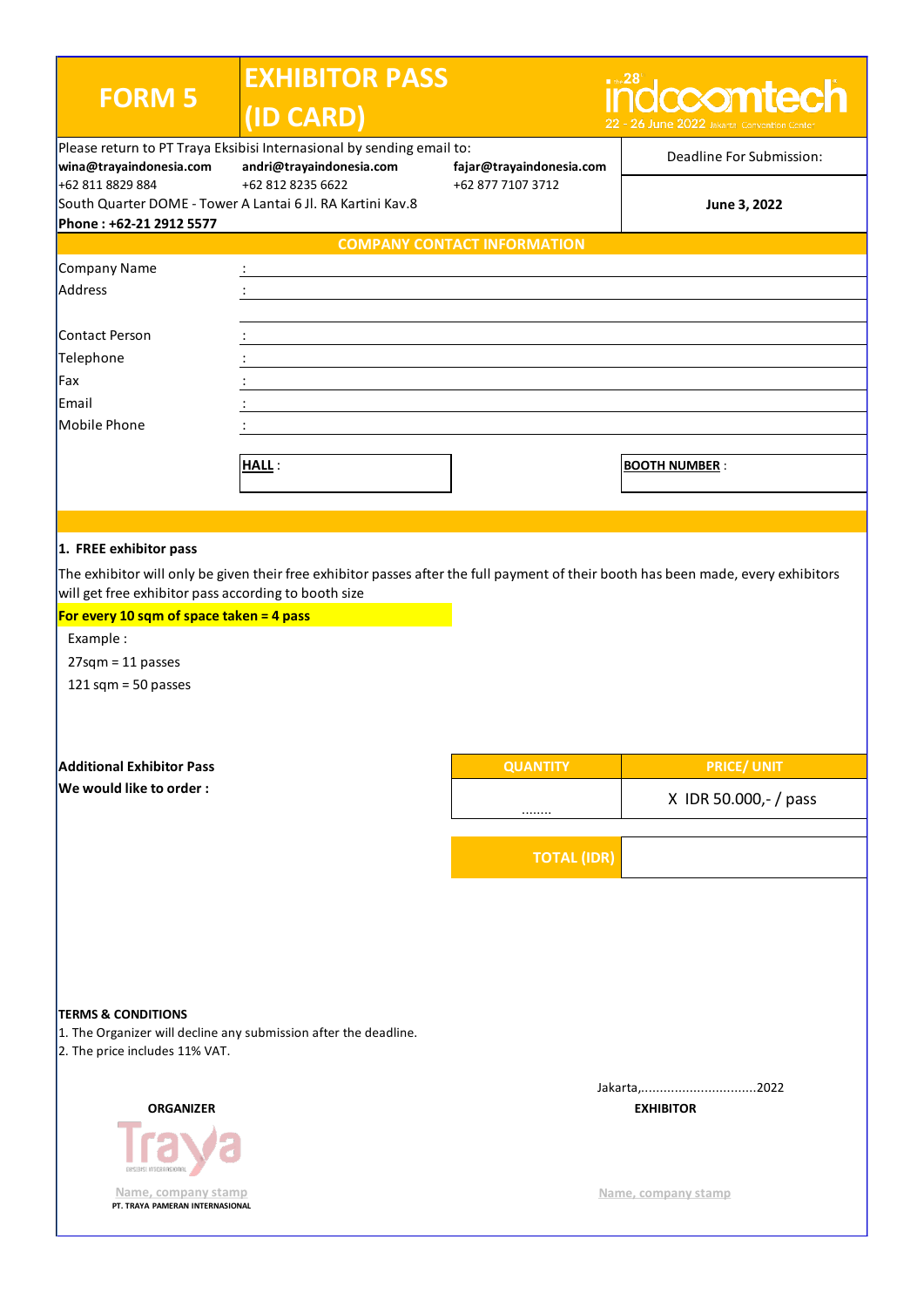| <b>FORM 6</b>                                          | <b>PRODUCT DISPLAY</b>                                                                            |                                    | $\blacksquare$ the $28^\circ$<br><u>idccomtech</u><br>22 - 26 June 2022 Jakarta Conventio |  |
|--------------------------------------------------------|---------------------------------------------------------------------------------------------------|------------------------------------|-------------------------------------------------------------------------------------------|--|
| wina@trayaindonesia.com                                | Please return to PT Traya Eksibisi Internasional by sending email to:<br>andri@trayaindonesia.com | fajar@trayaindonesia.com           | Deadline For Submission:                                                                  |  |
| +62 811 8829 884<br>Phone: +62-21 2912 5577            | +62 812 8235 6622<br>South Quarter DOME - Tower A Lantai 6 Jl. RA Kartini Kav.8                   | +62 877 7107 3712                  | June 3, 2022                                                                              |  |
|                                                        |                                                                                                   | <b>COMPANY CONTACT INFORMATION</b> |                                                                                           |  |
| Company Name                                           | ÷                                                                                                 |                                    |                                                                                           |  |
| Address                                                |                                                                                                   |                                    |                                                                                           |  |
|                                                        |                                                                                                   |                                    |                                                                                           |  |
| Contact Person                                         |                                                                                                   |                                    |                                                                                           |  |
| Telephone                                              |                                                                                                   |                                    |                                                                                           |  |
| Fax                                                    |                                                                                                   |                                    |                                                                                           |  |
| Email                                                  |                                                                                                   |                                    |                                                                                           |  |
| Mobile Phone                                           |                                                                                                   |                                    |                                                                                           |  |
|                                                        | <b>HALL:</b>                                                                                      |                                    | <b>BOOTH NUMBER:</b>                                                                      |  |
|                                                        |                                                                                                   |                                    |                                                                                           |  |
|                                                        |                                                                                                   |                                    |                                                                                           |  |
|                                                        |                                                                                                   | <b>DISPLAYED GOODS INFORMATION</b> |                                                                                           |  |
|                                                        | <b>Product Name</b>                                                                               |                                    | <b>Feature / Function</b>                                                                 |  |
|                                                        |                                                                                                   |                                    |                                                                                           |  |
|                                                        |                                                                                                   |                                    |                                                                                           |  |
|                                                        |                                                                                                   |                                    |                                                                                           |  |
|                                                        |                                                                                                   |                                    |                                                                                           |  |
|                                                        |                                                                                                   |                                    |                                                                                           |  |
|                                                        |                                                                                                   |                                    |                                                                                           |  |
|                                                        |                                                                                                   |                                    |                                                                                           |  |
|                                                        |                                                                                                   |                                    |                                                                                           |  |
|                                                        |                                                                                                   |                                    |                                                                                           |  |
|                                                        |                                                                                                   |                                    |                                                                                           |  |
|                                                        |                                                                                                   |                                    |                                                                                           |  |
|                                                        |                                                                                                   |                                    |                                                                                           |  |
| Note:                                                  | 1. Please use separate sheet or paper when needed, and attached it to this form                   |                                    |                                                                                           |  |
|                                                        |                                                                                                   |                                    |                                                                                           |  |
|                                                        |                                                                                                   |                                    |                                                                                           |  |
|                                                        |                                                                                                   |                                    |                                                                                           |  |
| <b>ORGANIZER</b>                                       |                                                                                                   |                                    | <b>EXHIBITOR</b>                                                                          |  |
| Name, company stamp<br>PT. TRAYA PAMERAN INTERNASIONAL |                                                                                                   |                                    | Name, company stamp                                                                       |  |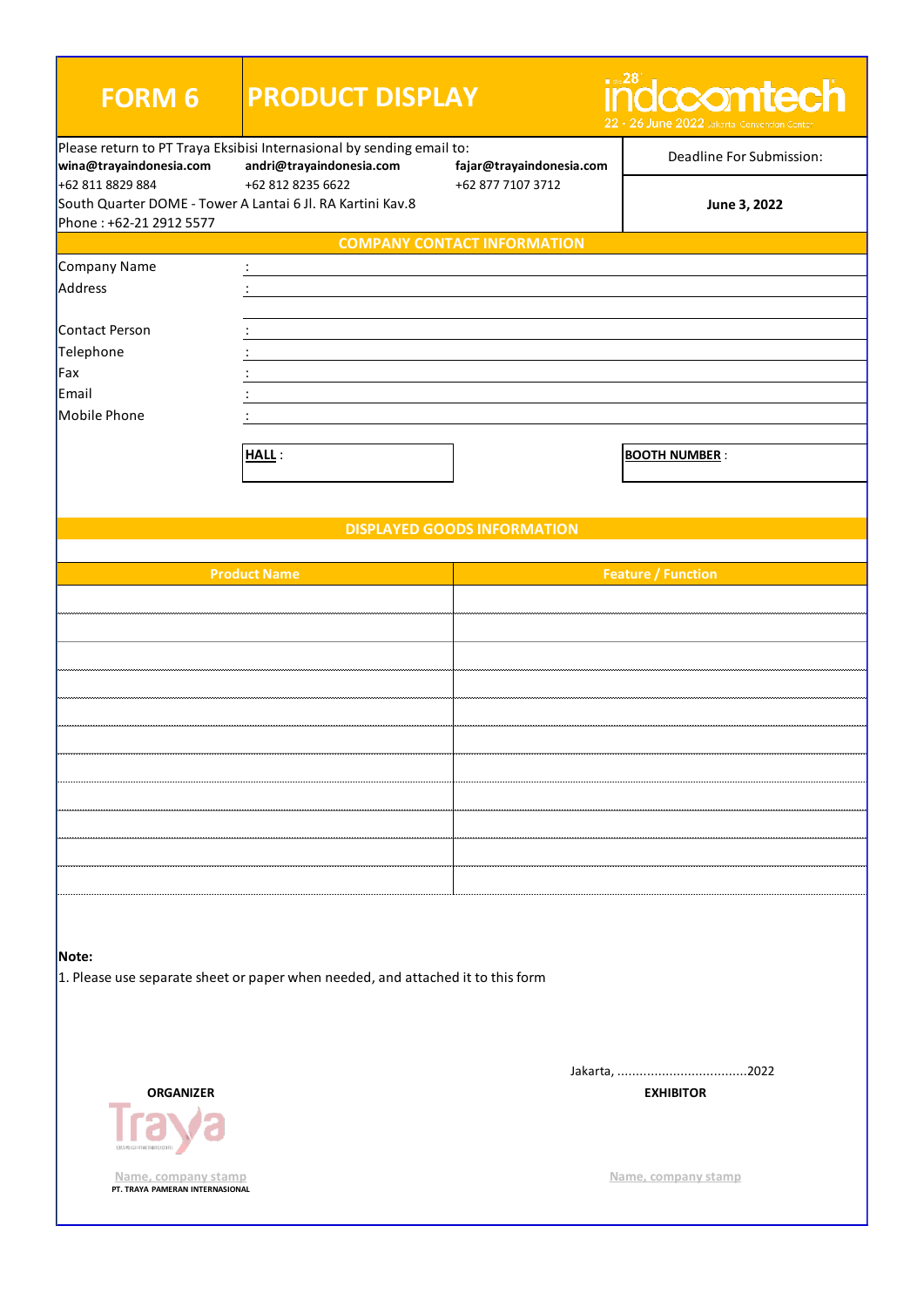| <b>FORM 7</b>                                                                                                                                            | <b>BOOTH PROGRAM SCHEDULE</b>                                                                        |                                    | $\blacksquare$ the $28^\circ$<br>ñdccomtech<br>22 - 26 June 2022 Jakarta Conventi |
|----------------------------------------------------------------------------------------------------------------------------------------------------------|------------------------------------------------------------------------------------------------------|------------------------------------|-----------------------------------------------------------------------------------|
| Please return to PT Traya Eksibisi Internasional by sending email to:<br>andri@trayaindonesia.com<br>wina@trayaindonesia.com<br>fajar@trayaindonesia.com |                                                                                                      |                                    | Deadline For Submission:                                                          |
| +62 811 8829 884<br>Phone: +62-21 2912 5577                                                                                                              | +62 812 8235 6622<br>+62 877 7107 3712<br>South Quarter DOME - Tower A Lantai 6 Jl. RA Kartini Kav.8 |                                    | June 3, 2022                                                                      |
|                                                                                                                                                          |                                                                                                      | <b>COMPANY CONTACT INFORMATION</b> |                                                                                   |
| Company Name                                                                                                                                             |                                                                                                      |                                    |                                                                                   |
| Address                                                                                                                                                  |                                                                                                      |                                    |                                                                                   |
| Contact Person                                                                                                                                           |                                                                                                      |                                    |                                                                                   |
| Telephone                                                                                                                                                |                                                                                                      |                                    |                                                                                   |
| Fax                                                                                                                                                      |                                                                                                      |                                    |                                                                                   |
| Email                                                                                                                                                    |                                                                                                      |                                    |                                                                                   |
| Mobile Phone                                                                                                                                             |                                                                                                      |                                    |                                                                                   |
|                                                                                                                                                          | <b>HALL:</b>                                                                                         |                                    | <b>BOOTH NUMBER:</b>                                                              |
|                                                                                                                                                          |                                                                                                      |                                    |                                                                                   |
|                                                                                                                                                          |                                                                                                      | <b>SCHEDULE</b>                    |                                                                                   |
|                                                                                                                                                          | The organizer has the right to managed and syncronized the schedule of exhibitor's program schedule  |                                    |                                                                                   |
| Program                                                                                                                                                  | <b>Date</b>                                                                                          | <b>Time</b>                        | <b>Remarks</b>                                                                    |
|                                                                                                                                                          |                                                                                                      |                                    |                                                                                   |
|                                                                                                                                                          |                                                                                                      |                                    |                                                                                   |
|                                                                                                                                                          |                                                                                                      |                                    |                                                                                   |
|                                                                                                                                                          |                                                                                                      |                                    |                                                                                   |
|                                                                                                                                                          |                                                                                                      |                                    |                                                                                   |
|                                                                                                                                                          |                                                                                                      |                                    |                                                                                   |
|                                                                                                                                                          |                                                                                                      |                                    |                                                                                   |
|                                                                                                                                                          |                                                                                                      |                                    |                                                                                   |
|                                                                                                                                                          |                                                                                                      |                                    |                                                                                   |
|                                                                                                                                                          |                                                                                                      |                                    |                                                                                   |
|                                                                                                                                                          |                                                                                                      |                                    |                                                                                   |
|                                                                                                                                                          |                                                                                                      |                                    |                                                                                   |
| <b>Term &amp; Condition</b><br>Program slot for each hall is 30 minute                                                                                   |                                                                                                      |                                    |                                                                                   |

- Maximum slot per show is 30 minutes

- Maximum slot 30 minute with 1 hour break in one day

- Maximum total slot is 90 minutes in one day

## **Sound regulation**

- There will be 3 (three) ties warning if exhibitor produces sound volume more than 80db (Maximum sound volume allowed for each booth is 80dB)

- If exhibitor still ignores the warning, then the organizer has the right to cut off the exhibitors electrical power

- The Organizer will decline any submission after the deadline.

Jakarta, ...................................2022

**EXHIBITOR**



**Name, company stamp**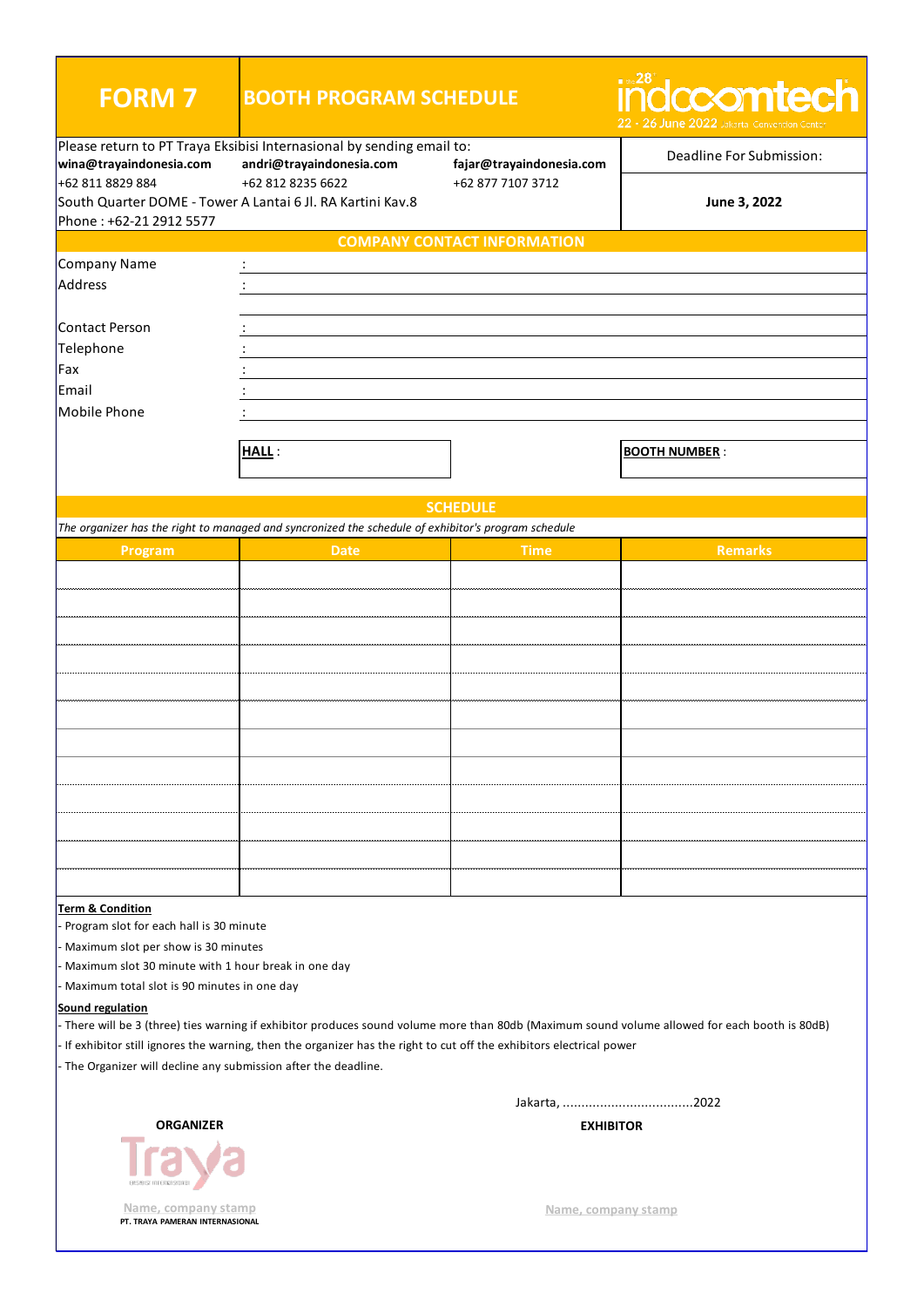| <b>FORM 8</b>                                                                                             | <b>ADVERTISING</b>                                                                                |                                    | $\blacksquare$ the $28^\circ$<br>ccomtech<br>- 26 June 2022 Jakarta Convention Cente |
|-----------------------------------------------------------------------------------------------------------|---------------------------------------------------------------------------------------------------|------------------------------------|--------------------------------------------------------------------------------------|
| wina@trayaindonesia.com                                                                                   | Please return to PT Traya Eksibisi Internasional by sending email to:<br>andri@trayaindonesia.com | fajar@trayaindonesia.com           | Deadline For Submission:                                                             |
| +62 811 8829 884<br>South Quarter DOME - Tower A Lantai 6 Jl. RA Kartini Kav.8<br>Phone: +62-21 2912 5577 | +62 812 8235 6622                                                                                 | +62 877 7107 3712                  | June 3, 2022                                                                         |
|                                                                                                           |                                                                                                   | <b>COMPANY CONTACT INFORMATION</b> |                                                                                      |
| Company Name                                                                                              |                                                                                                   |                                    |                                                                                      |
| Address                                                                                                   |                                                                                                   |                                    |                                                                                      |
|                                                                                                           |                                                                                                   |                                    |                                                                                      |
| Contact Person                                                                                            |                                                                                                   |                                    |                                                                                      |
| Telephone                                                                                                 |                                                                                                   |                                    |                                                                                      |
| Fax                                                                                                       |                                                                                                   |                                    |                                                                                      |
| Email                                                                                                     |                                                                                                   |                                    |                                                                                      |
| Mobile Phone                                                                                              |                                                                                                   |                                    |                                                                                      |
|                                                                                                           |                                                                                                   |                                    |                                                                                      |
|                                                                                                           | HALL:                                                                                             |                                    | <b>BOOTH NUMBER:</b>                                                                 |
|                                                                                                           |                                                                                                   |                                    |                                                                                      |
| <b>ADVERTISING</b>                                                                                        | <b>PRICE/ PACKAGE</b>                                                                             | <b>QUANTITY</b>                    | <b>SUB TOTAL (IDR)</b>                                                               |
| <b>HANGING BANNER</b>                                                                                     |                                                                                                   |                                    |                                                                                      |
|                                                                                                           | Rp4.500.000                                                                                       |                                    |                                                                                      |
| SIZE: 1 m X 3 m (Portrait)                                                                                |                                                                                                   |                                    |                                                                                      |
| <b>VERTICAL BANNER</b>                                                                                    |                                                                                                   |                                    |                                                                                      |
| SIZE: 1 m X 4 m (Portrait)                                                                                | RP5.000.000                                                                                       |                                    |                                                                                      |
|                                                                                                           |                                                                                                   |                                    |                                                                                      |
|                                                                                                           |                                                                                                   |                                    |                                                                                      |
|                                                                                                           |                                                                                                   | <b>TOTAL (IDR)</b>                 |                                                                                      |
|                                                                                                           |                                                                                                   |                                    |                                                                                      |
| <b>Terms &amp; Condition</b>                                                                              |                                                                                                   |                                    |                                                                                      |
| 1. Exhibitor must provide their own promotional material.                                                 |                                                                                                   |                                    |                                                                                      |
| 2. First come serve basis applied.                                                                        |                                                                                                   |                                    |                                                                                      |
| 3. Payment must be done before set up day                                                                 |                                                                                                   |                                    |                                                                                      |
|                                                                                                           | $\vert$ 4. The placement depends on the availability of the spot, makes reservation before order  |                                    |                                                                                      |
|                                                                                                           |                                                                                                   |                                    |                                                                                      |
|                                                                                                           |                                                                                                   |                                    |                                                                                      |
|                                                                                                           |                                                                                                   |                                    |                                                                                      |
|                                                                                                           |                                                                                                   |                                    |                                                                                      |
|                                                                                                           |                                                                                                   |                                    |                                                                                      |
|                                                                                                           |                                                                                                   |                                    |                                                                                      |
| <b>ORGANIZER</b>                                                                                          |                                                                                                   |                                    | <b>EXHIBITOR</b>                                                                     |
|                                                                                                           |                                                                                                   |                                    |                                                                                      |
| Name, company stamp<br>PT. TRAYA PAMERAN INTERNASIONAL                                                    |                                                                                                   |                                    | Name, company stamp                                                                  |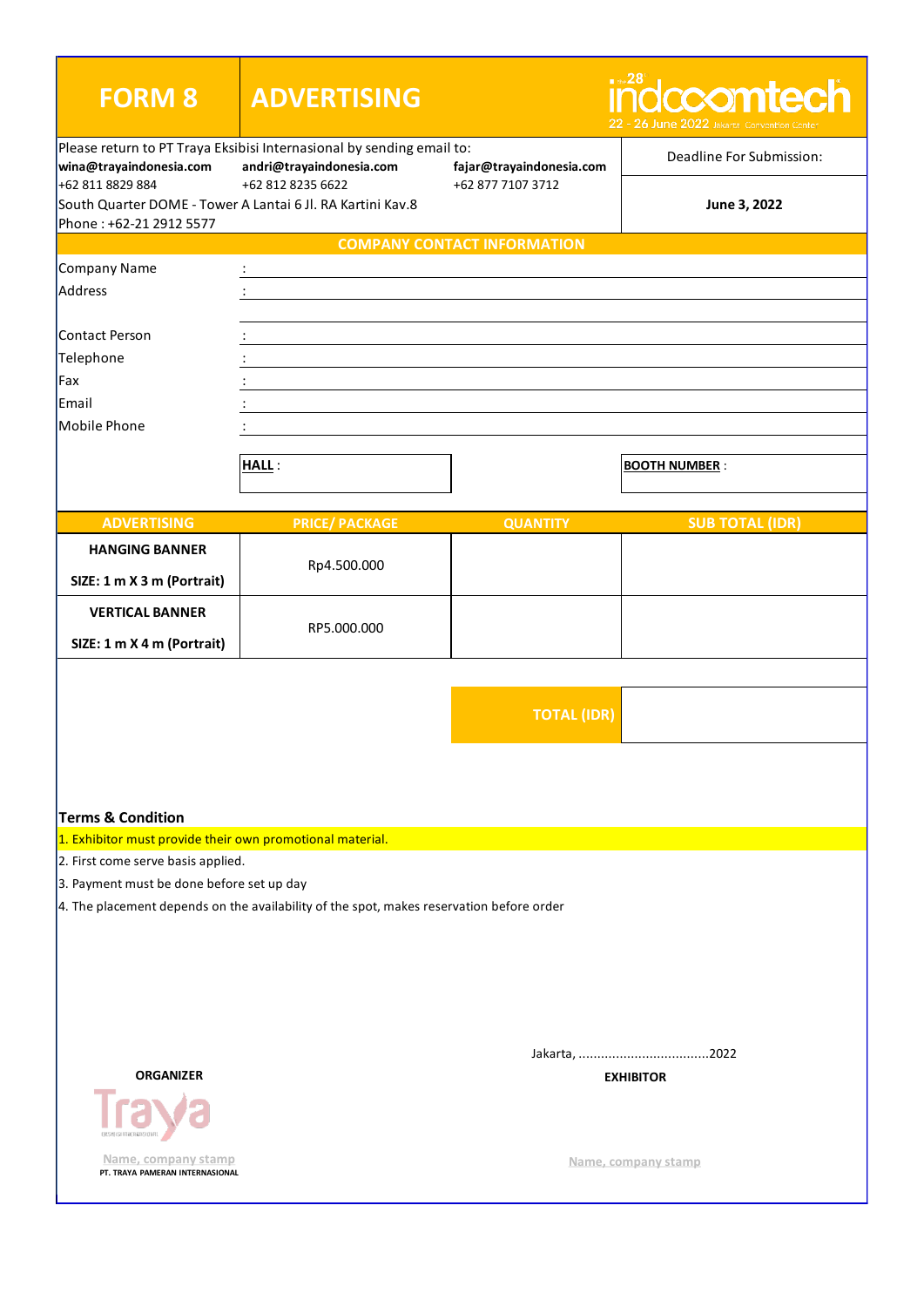| <b>FORM 9</b>                                                                                    | <b>FURNITURE RENTAL</b>                    |                                              | $\blacksquare$ the 28<br>ccomtech<br>22 - 26 June 2022 Jakarta Convention |
|--------------------------------------------------------------------------------------------------|--------------------------------------------|----------------------------------------------|---------------------------------------------------------------------------|
| Please return to PT Traya Eksibisi Internasional by sending email to:<br>wina@trayaindonesia.com | andri@trayaindonesia.com                   | fajar@trayaindonesia.com                     | Deadline For Submission:                                                  |
| +62 811 8829 884<br>South Quarter DOME - Tower A Lantai 6 Jl. RA Kartini Kav.8                   | +62 812 8235 6622                          | +62 877 7107 3712                            | June 3, 2022                                                              |
| Phone: +62-21 2912 5577                                                                          |                                            |                                              |                                                                           |
|                                                                                                  |                                            | <b>COMPANY CONTACT INFORMATION</b>           |                                                                           |
| Company Name                                                                                     |                                            |                                              |                                                                           |
| Address                                                                                          |                                            |                                              |                                                                           |
| Contact Person                                                                                   |                                            |                                              |                                                                           |
| Telephone                                                                                        |                                            |                                              |                                                                           |
| Fax                                                                                              |                                            |                                              |                                                                           |
| Email                                                                                            |                                            |                                              |                                                                           |
| Mobile Phone                                                                                     |                                            |                                              |                                                                           |
|                                                                                                  |                                            |                                              |                                                                           |
|                                                                                                  | <b>HALL:</b>                               |                                              | <b>BOOTH NUMBER:</b>                                                      |
|                                                                                                  |                                            |                                              |                                                                           |
|                                                                                                  |                                            | <b>FURNITURE ITEMS</b>                       |                                                                           |
|                                                                                                  |                                            |                                              |                                                                           |
| <b>Reception Desk</b>                                                                            | Glass Round Table A                        | Showcase Table                               | Lockable Cabinet                                                          |
| RP.300.000<br>100cm x 50cm x 75cm                                                                | RP.400.000<br>Height 75cm                  | RP.550.000<br>100cm x 50cm x 100cm           | RP.400.000<br>100cm x 50cm x 75cm                                         |
| Showcse Cabinet<br>RP.750.000<br>100cm x 50cm x 250cm                                            | <b>Brochure Rack Acrylic</b><br>RP.300.000 | Wiremesh White<br>RP.450.000<br>90cm x 150cm | <b>Flat Shelving</b><br>RP.200.000<br>(price per unit = $1m$ )            |
|                                                                                                  | <b>Folding Chair</b><br>RP.225.000         | Barstool<br>RP.350.000                       | Orbit Chair<br>RP.375.000                                                 |
| Others, pleases specify<br><b>ITEM</b>                                                           | <b>PRICE</b>                               | <b>QUANTITY</b>                              | <b>SUB TOTAL (IDR)</b>                                                    |
|                                                                                                  |                                            |                                              |                                                                           |
|                                                                                                  |                                            |                                              |                                                                           |
|                                                                                                  |                                            |                                              |                                                                           |
|                                                                                                  |                                            |                                              |                                                                           |
|                                                                                                  |                                            |                                              | <b>TOTAL (IDR)</b>                                                        |
| <b>TERMS &amp; CONDITIONS</b>                                                                    |                                            |                                              |                                                                           |
| 1. On-site request will be double charged.                                                       |                                            |                                              |                                                                           |
| 2. The Rental price applies during show days.<br>3. ON-site request must be paid in cash.        |                                            |                                              |                                                                           |
| 4. The price includes VAT 11%.                                                                   |                                            |                                              |                                                                           |
|                                                                                                  |                                            |                                              |                                                                           |
| <b>ORGANIZER</b>                                                                                 |                                            |                                              | <b>EXHIBITOR</b>                                                          |
| Name, company stamp<br>PT. TRAYA PAMERAN INTERNASIONAL                                           |                                            |                                              | Name, company stamp                                                       |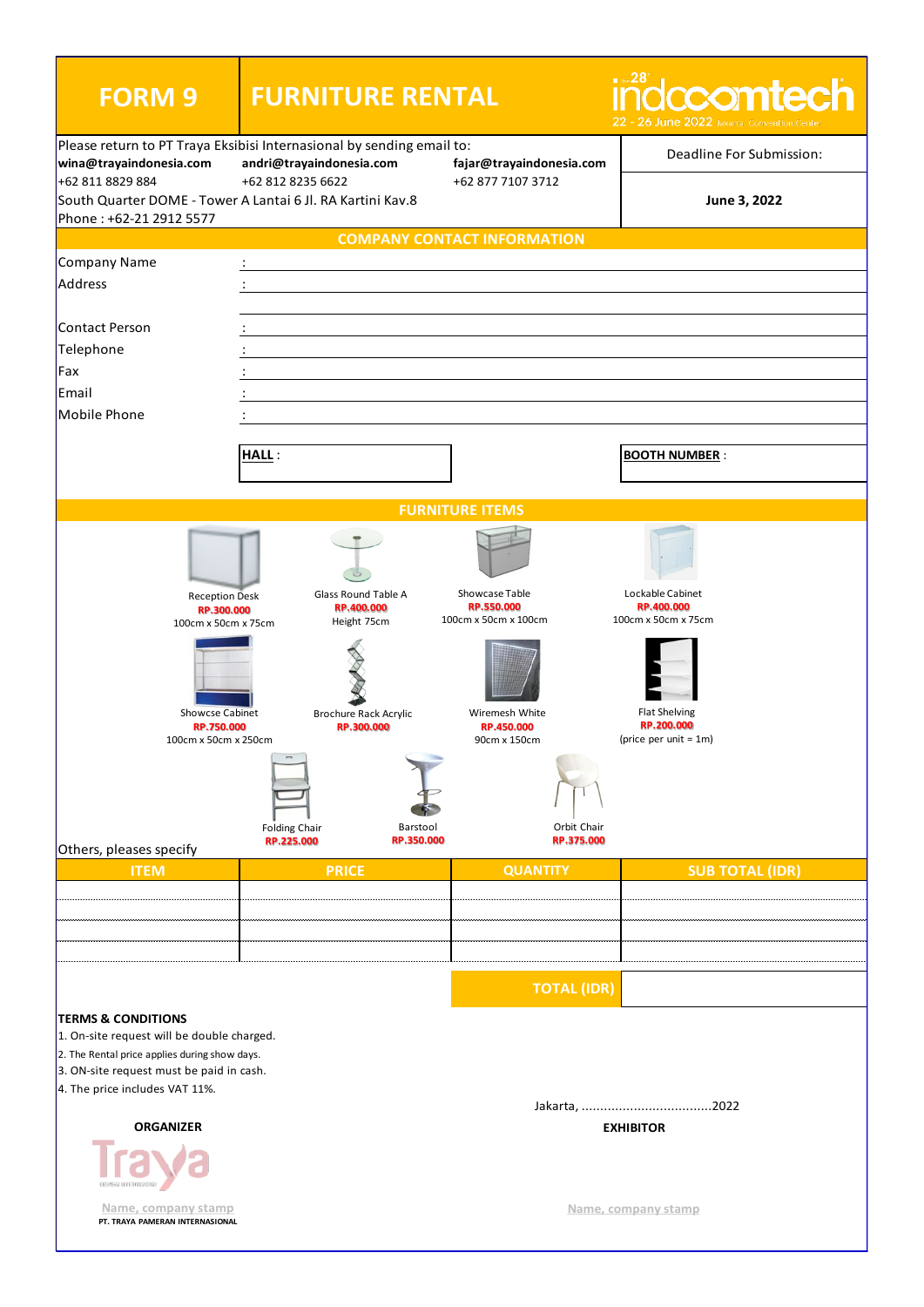| <b>FORM 10</b>                                                                                                                                | <b>INTERNET</b>                                                                                                        |                                               | indccomtech                                 |
|-----------------------------------------------------------------------------------------------------------------------------------------------|------------------------------------------------------------------------------------------------------------------------|-----------------------------------------------|---------------------------------------------|
|                                                                                                                                               | <b>CONNECTION</b>                                                                                                      |                                               | 22 - 26 June 2022 Jakarta Convention Center |
| wina@trayaindonesia.com<br>+62 811 8829 884                                                                                                   | Please return to PT Traya Eksibisi Internasional by sending email to:<br>andri@trayaindonesia.com<br>+62 812 8235 6622 | fajar@trayaindonesia.com<br>+62 877 7107 3712 | Deadline For Submission:                    |
| South Quarter DOME - Tower A Lantai 6 Jl. RA Kartini Kav.8                                                                                    |                                                                                                                        |                                               | June 3, 2022                                |
| Phone: +62-21 2912 5577                                                                                                                       |                                                                                                                        | <b>COMPANY CONTACT INFORMATION</b>            |                                             |
| Company Name                                                                                                                                  |                                                                                                                        |                                               |                                             |
| Address                                                                                                                                       |                                                                                                                        |                                               |                                             |
|                                                                                                                                               |                                                                                                                        |                                               |                                             |
| Contact Person                                                                                                                                |                                                                                                                        |                                               |                                             |
| Telephone                                                                                                                                     |                                                                                                                        |                                               |                                             |
| Fax                                                                                                                                           |                                                                                                                        |                                               |                                             |
| Email                                                                                                                                         |                                                                                                                        |                                               |                                             |
| Mobile Phone                                                                                                                                  |                                                                                                                        |                                               |                                             |
|                                                                                                                                               | <b>HALL:</b>                                                                                                           |                                               | <b>BOOTH NUMBER:</b>                        |
|                                                                                                                                               |                                                                                                                        |                                               |                                             |
|                                                                                                                                               |                                                                                                                        |                                               |                                             |
|                                                                                                                                               |                                                                                                                        |                                               |                                             |
| <b>CONNECTION TYPE</b>                                                                                                                        | <b>PRICE (IDR)</b>                                                                                                     | <b>QUANTITY</b>                               | <b>SUB TOTAL (IDR)</b>                      |
| 1. Package 5 Mbps                                                                                                                             | Rp3.500.000                                                                                                            |                                               |                                             |
| 2. Package 10 Mbps                                                                                                                            | Rp5.000.000                                                                                                            |                                               |                                             |
|                                                                                                                                               |                                                                                                                        |                                               |                                             |
|                                                                                                                                               |                                                                                                                        | <b>TOTAL (IDR)</b>                            |                                             |
|                                                                                                                                               |                                                                                                                        |                                               |                                             |
|                                                                                                                                               |                                                                                                                        |                                               |                                             |
| <b>TERMS &amp; CONDITIONS</b><br>1. On-site request cannot be granted<br>2. The price includes 11% VAT.<br>4. Combine order cannot be granted | 3. The Rental price applies during show days starts at 09.00 until 22.00 WIB.                                          |                                               |                                             |
| <b>ORGANIZER</b>                                                                                                                              |                                                                                                                        |                                               | <b>EXHIBITOR</b>                            |
| Name, company stamp<br>PT. TRAYA PAMERAN INTERNASIONAL                                                                                        |                                                                                                                        |                                               | Name, company stamp                         |